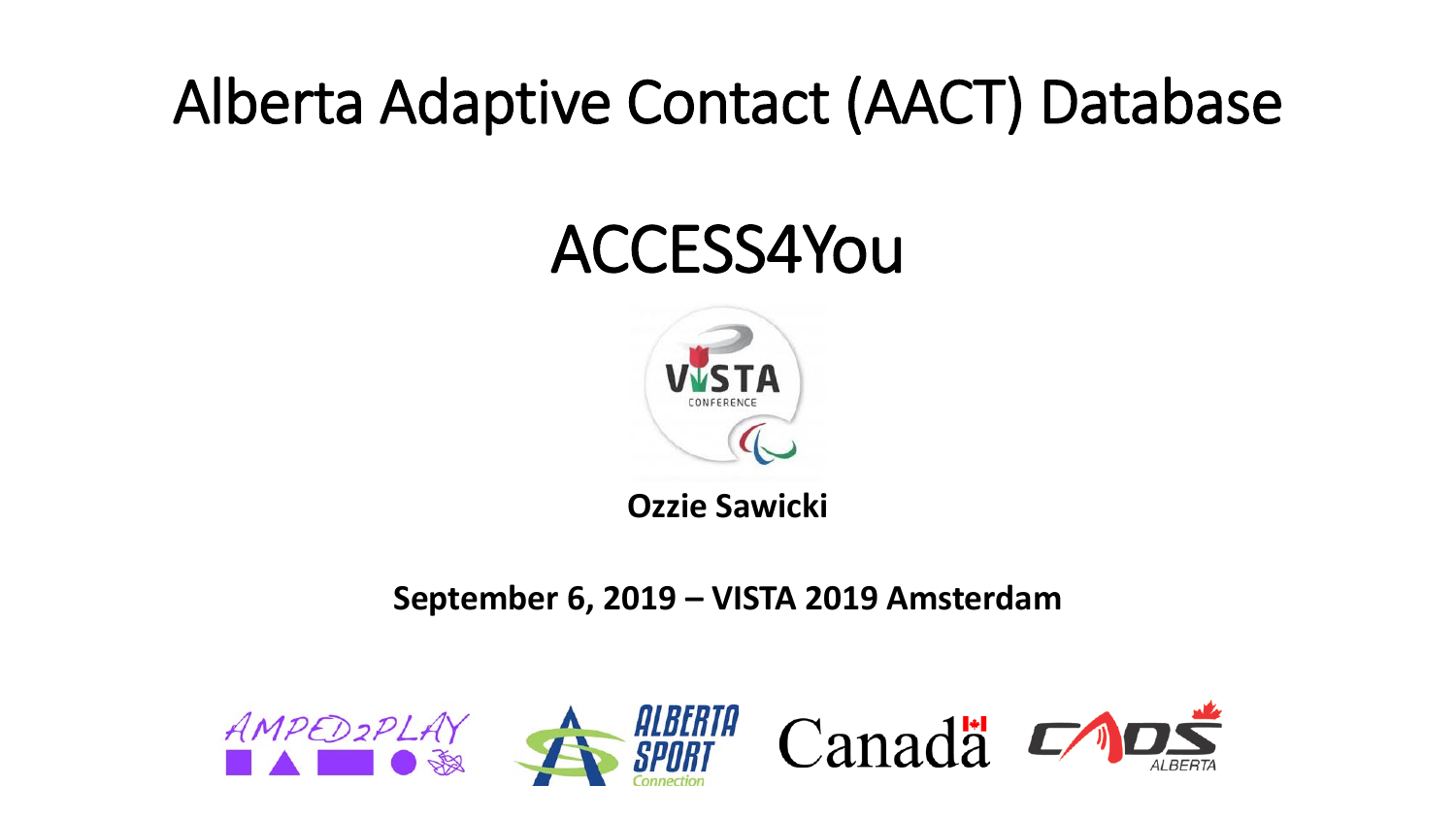# AACT Database The Problem – Why is it Needed?



• There is currently a lack of accurate, quality controlled information on accessible programming, facilities and services available in the sport and recreation community.

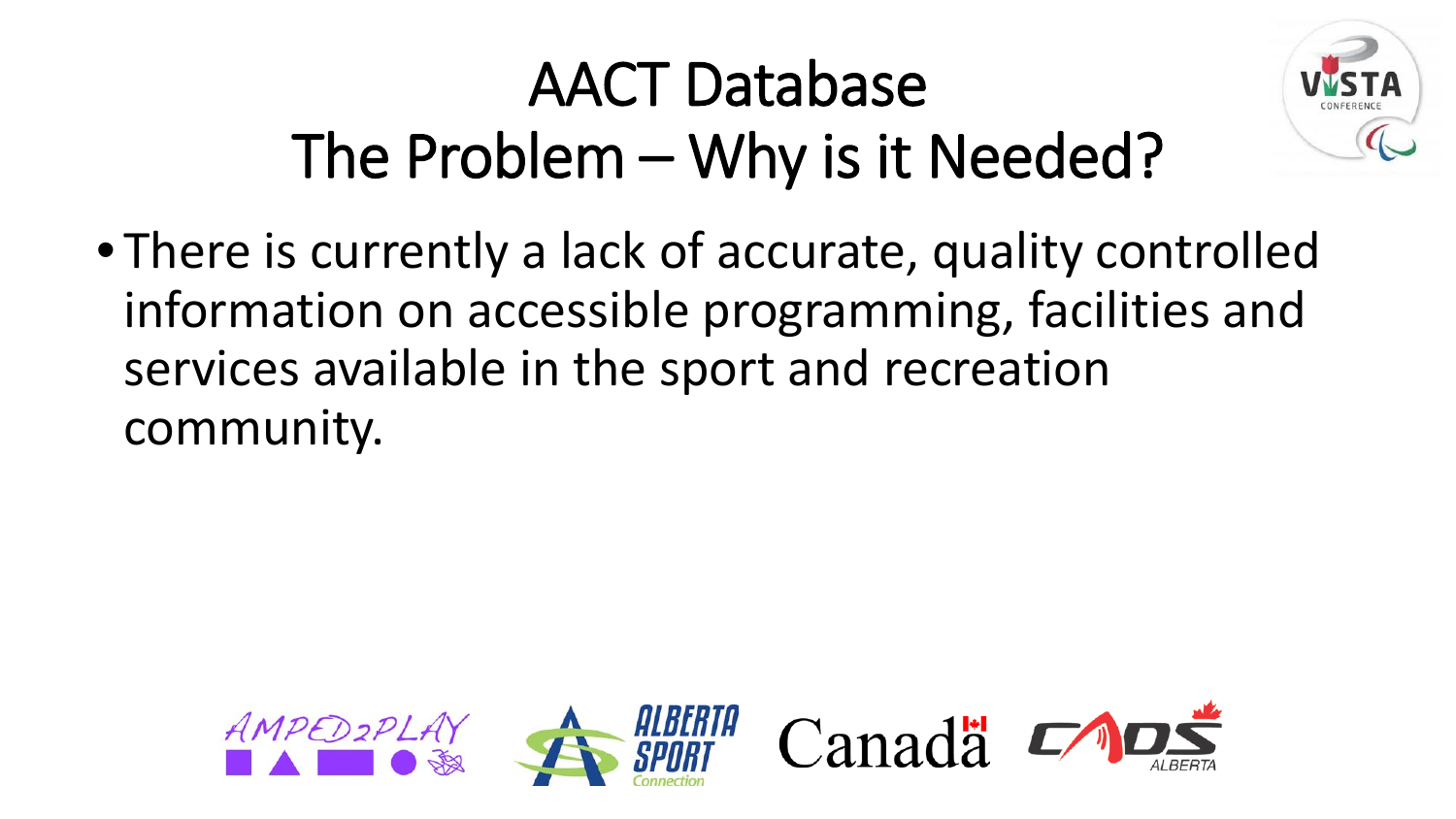

# AACT DB - Who is the End User?

- Anyone interested in participation-based information related to accessible offerings, whether it is for a program, facility or service;
- •Individuals possessing an adaptive need including physical, sensory, cognitive, emotional/social, and mobility challenged (aging seniors);
- Family, caregivers, friends;
- Service providers.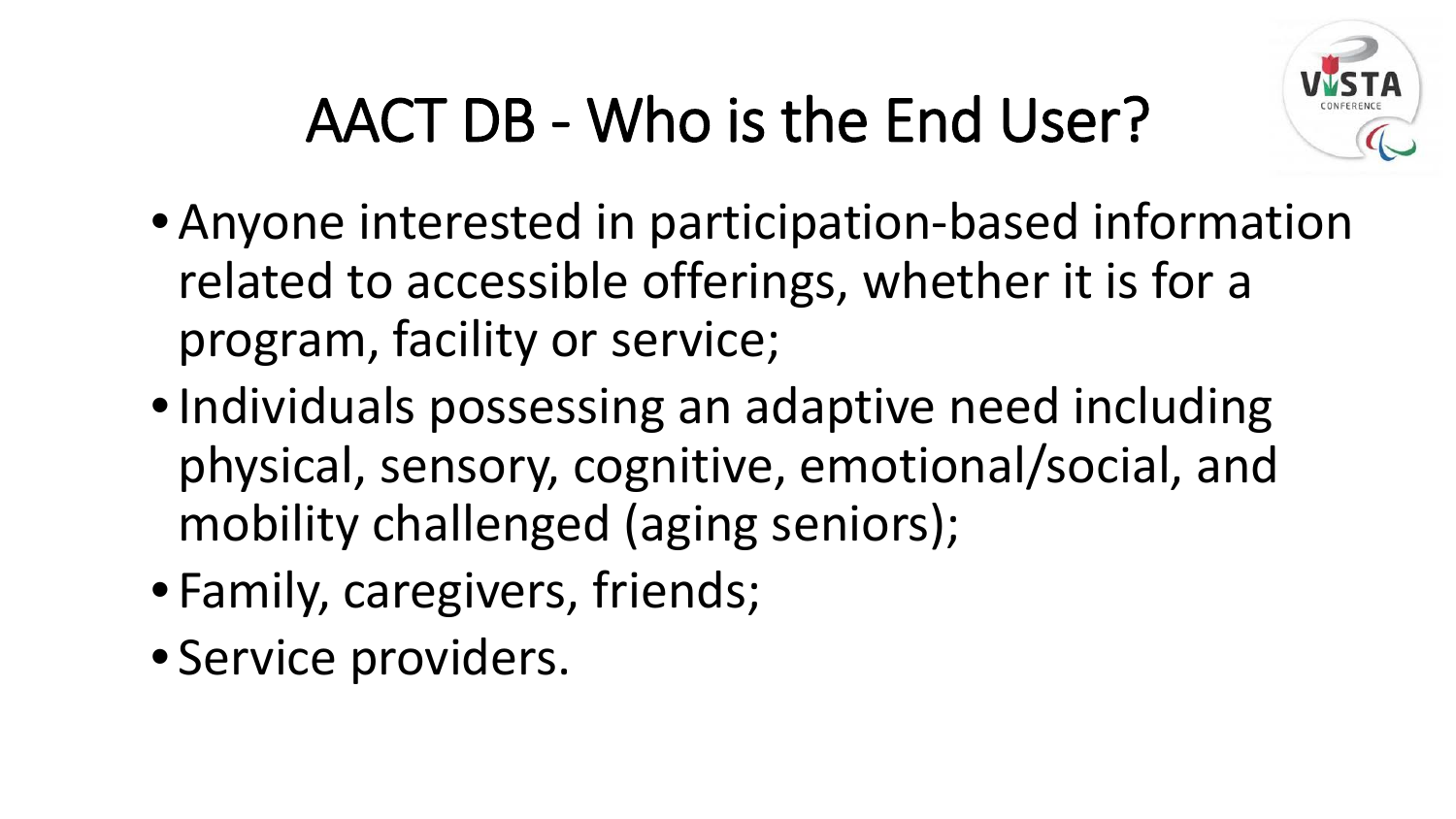

#### AACT DB Solution – What Is It?

• An online database resource that allows end users to find or provide information on accessible programming available in sport and recreation.

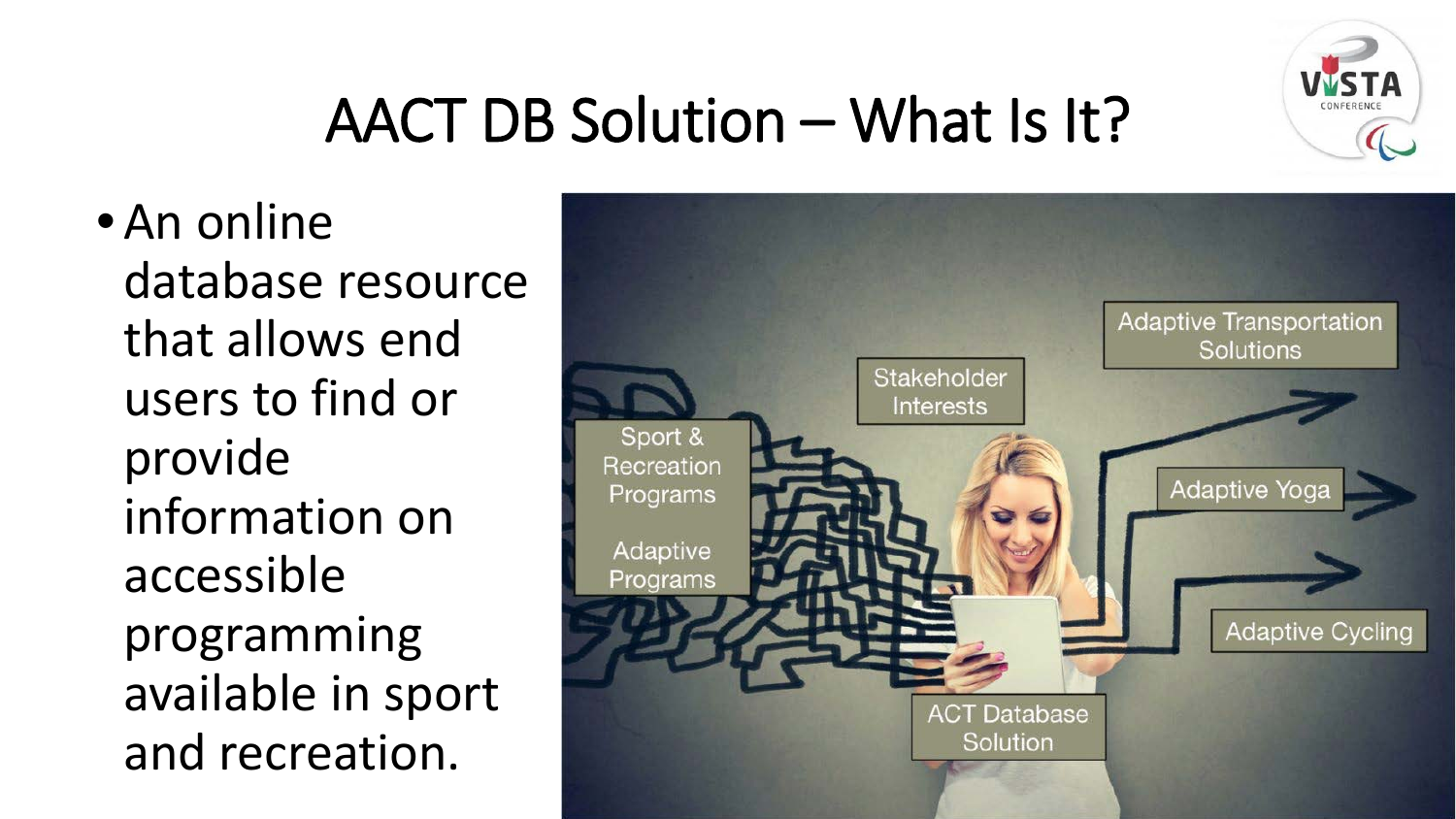

# AACT DB Solution – Considerations

- A platform that ensures that the information provided is accurate and current;
- Corporate direction provides capacity and resources to ensure data quality control/quality assurance, and sustainability of the database resource.

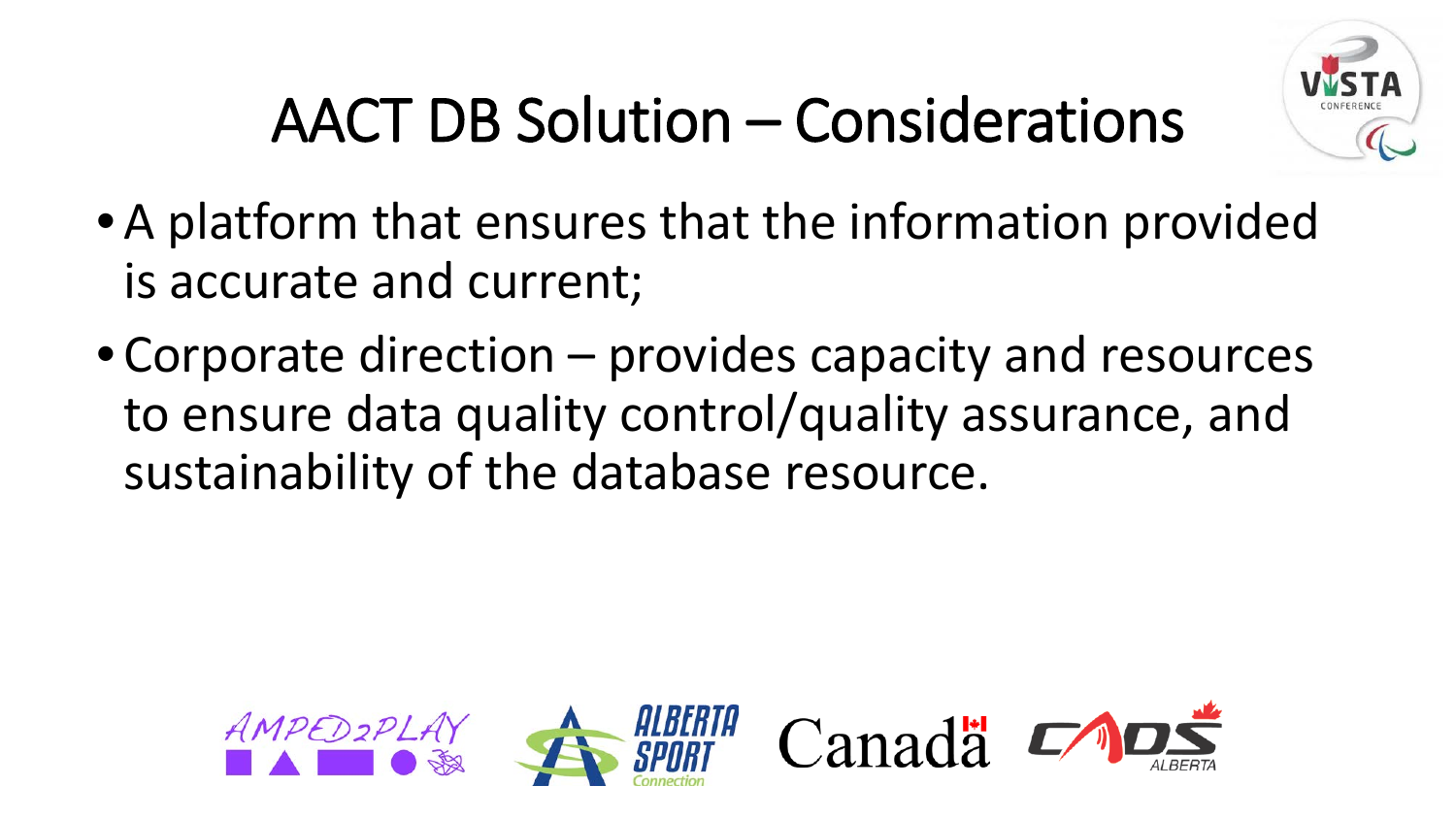# AACT DB Implementation

- An online cloud database resource
- Transition from a web only platform to a mobile access platform
- ACCESS4You App available on Android, MacOS or web platforms



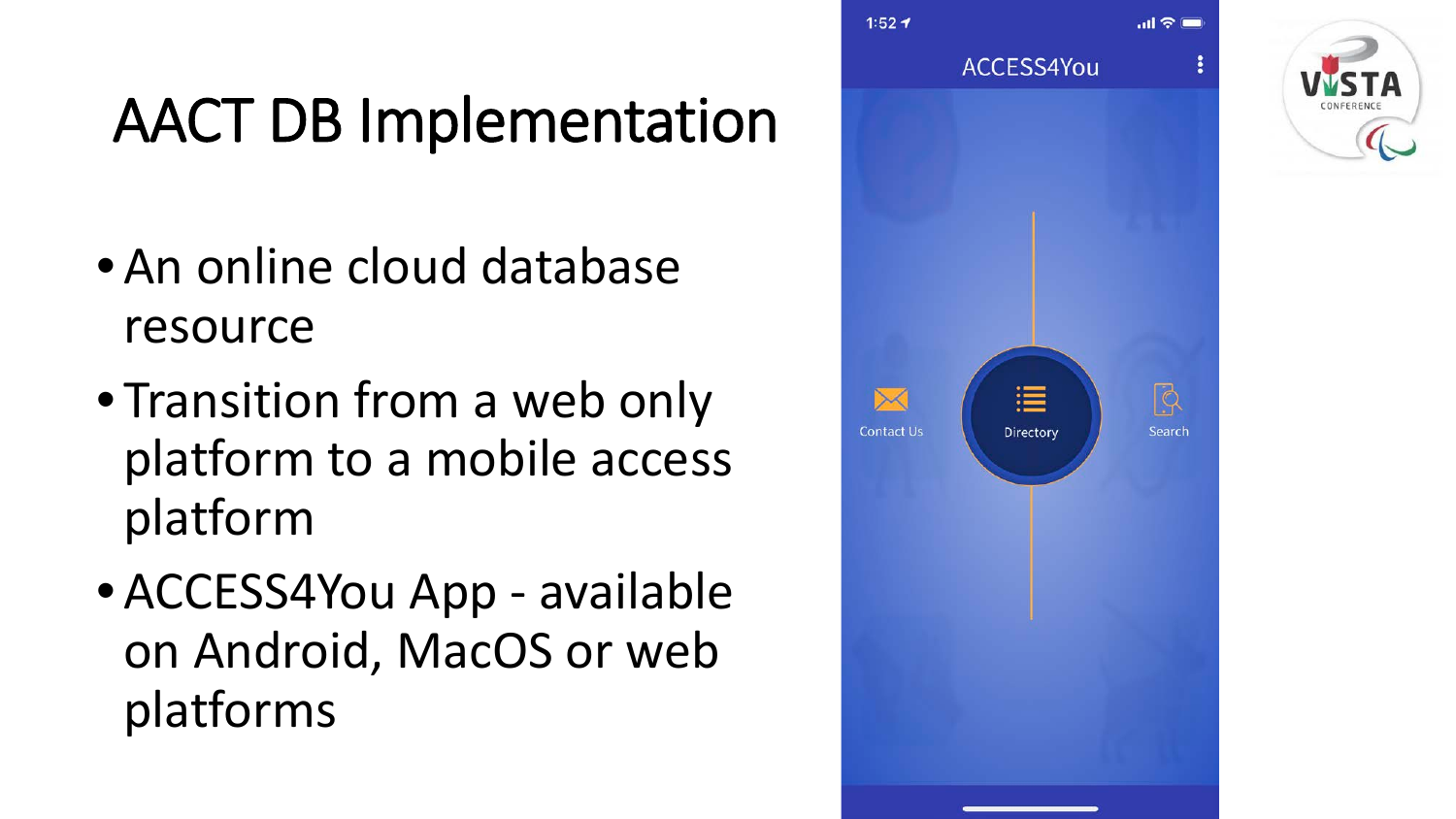#### ACCESS4You Features

- Location based Geospatial
- Geospatial query capable
- Searchable by Accessible Features
- Impairment accessibility to the information (audio feedback options, size adjustable)
- Multilingual: English, French, Cantonese, Spanish, German, others in planning

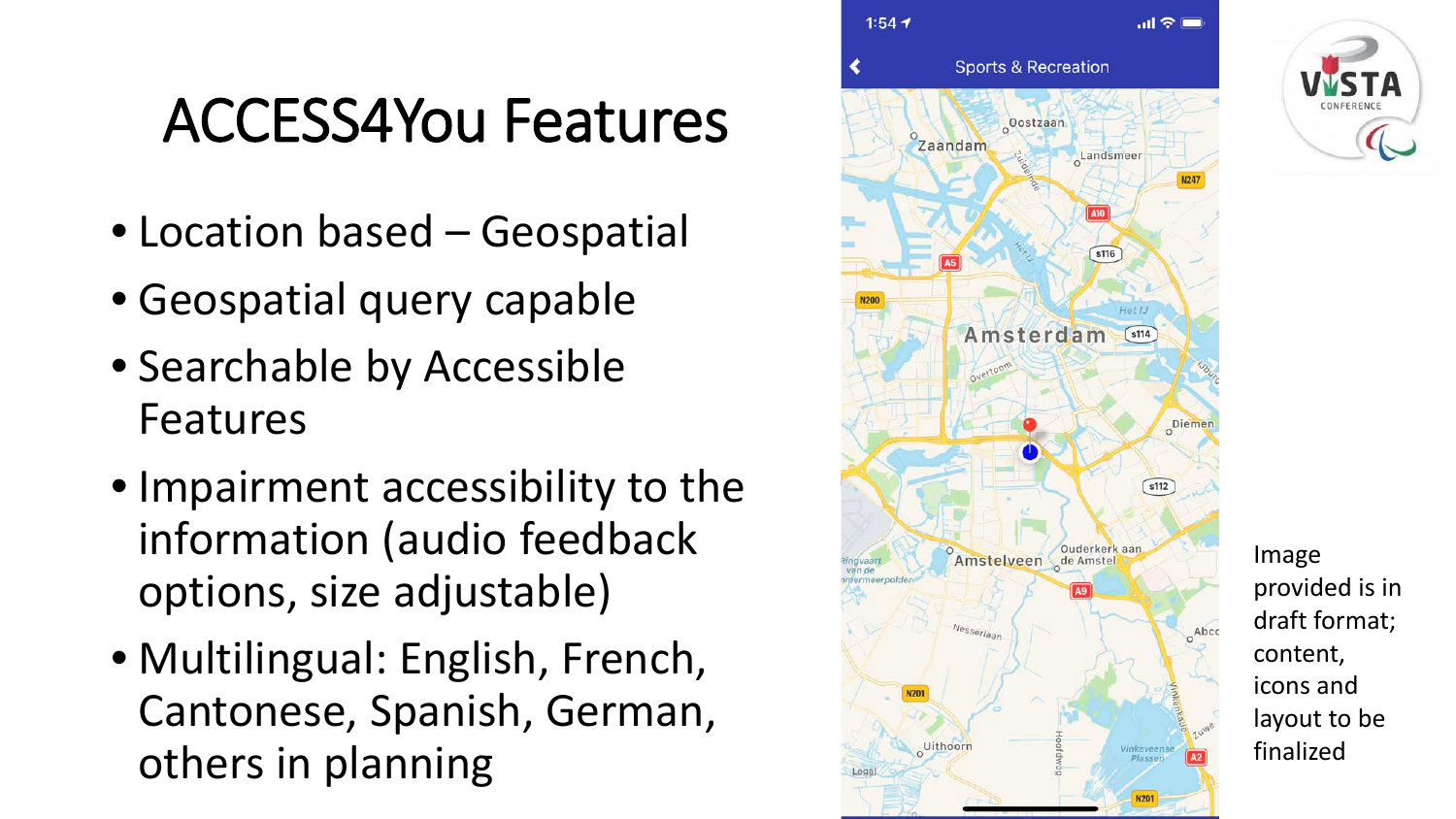#### ACCESS4You Scope

- •Initially focused on Sport and Recreation
- Expanded to a multi -reach application
- The expanded focus increases the inclusivity of the ACCESS4You App – Access should be available to everyone

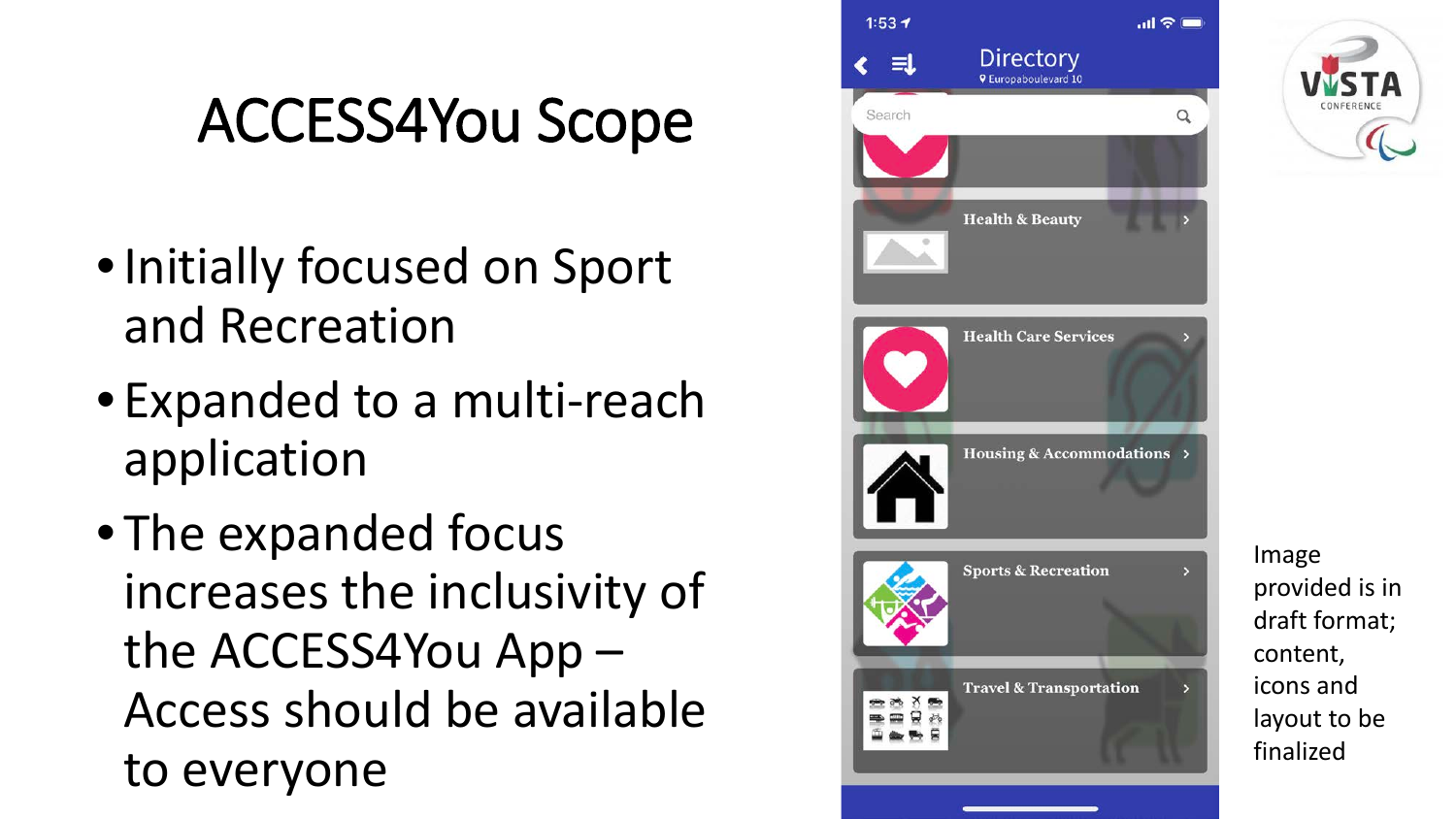## ACCESS4You Entry

- •User
- Key requirements:
	- User name and location by postcode
	- Provision of impairment or non -impairment
	- Allows the user to rank service providers on the provision of accessible services offered

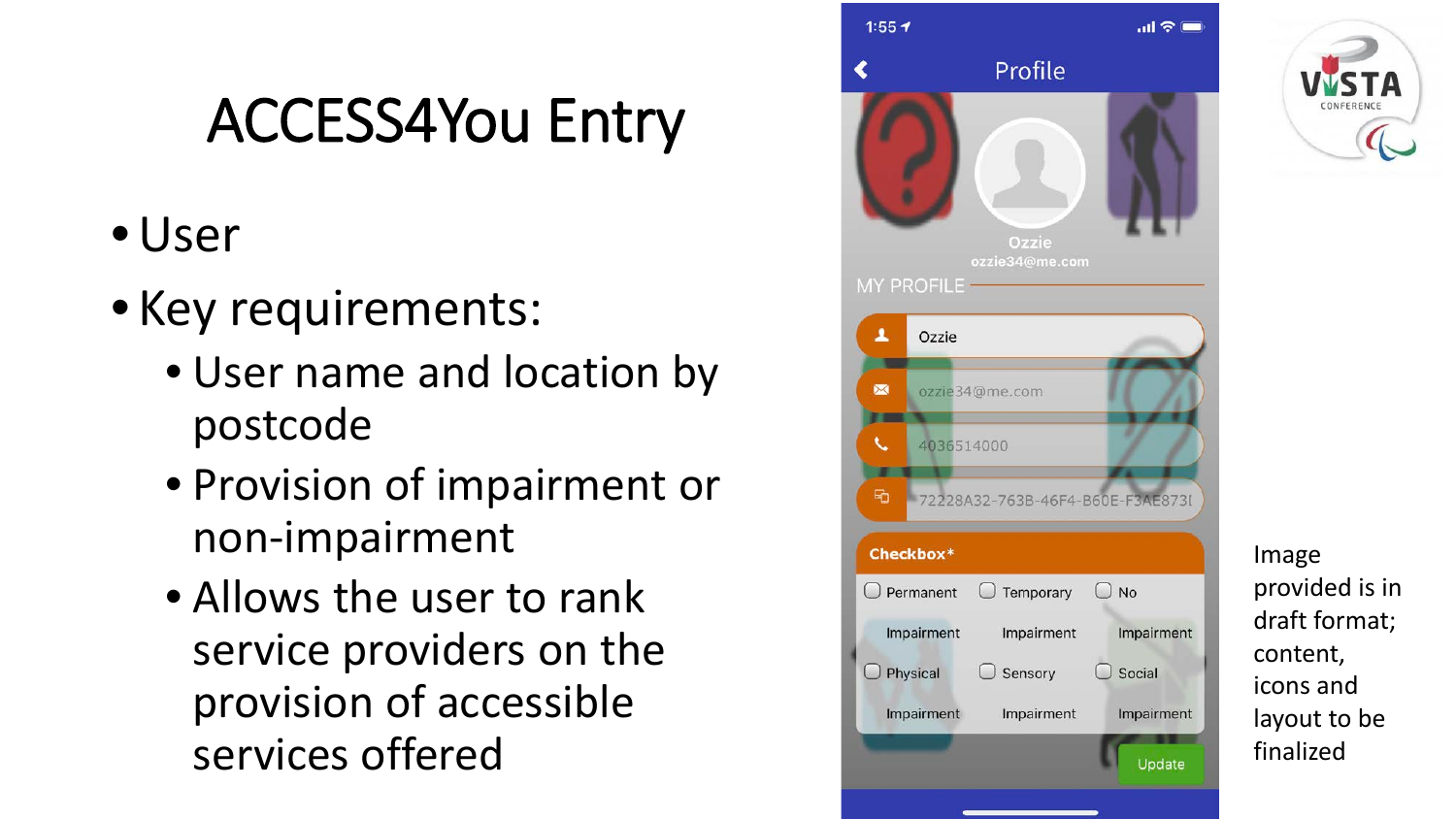#### ACCESS4You Entry

- Service Provider
- Key requirements:
	- Service Details
	- Accessibility ranking list
		- Covers physical, sensory, social/emotional areas
		- Objective focus

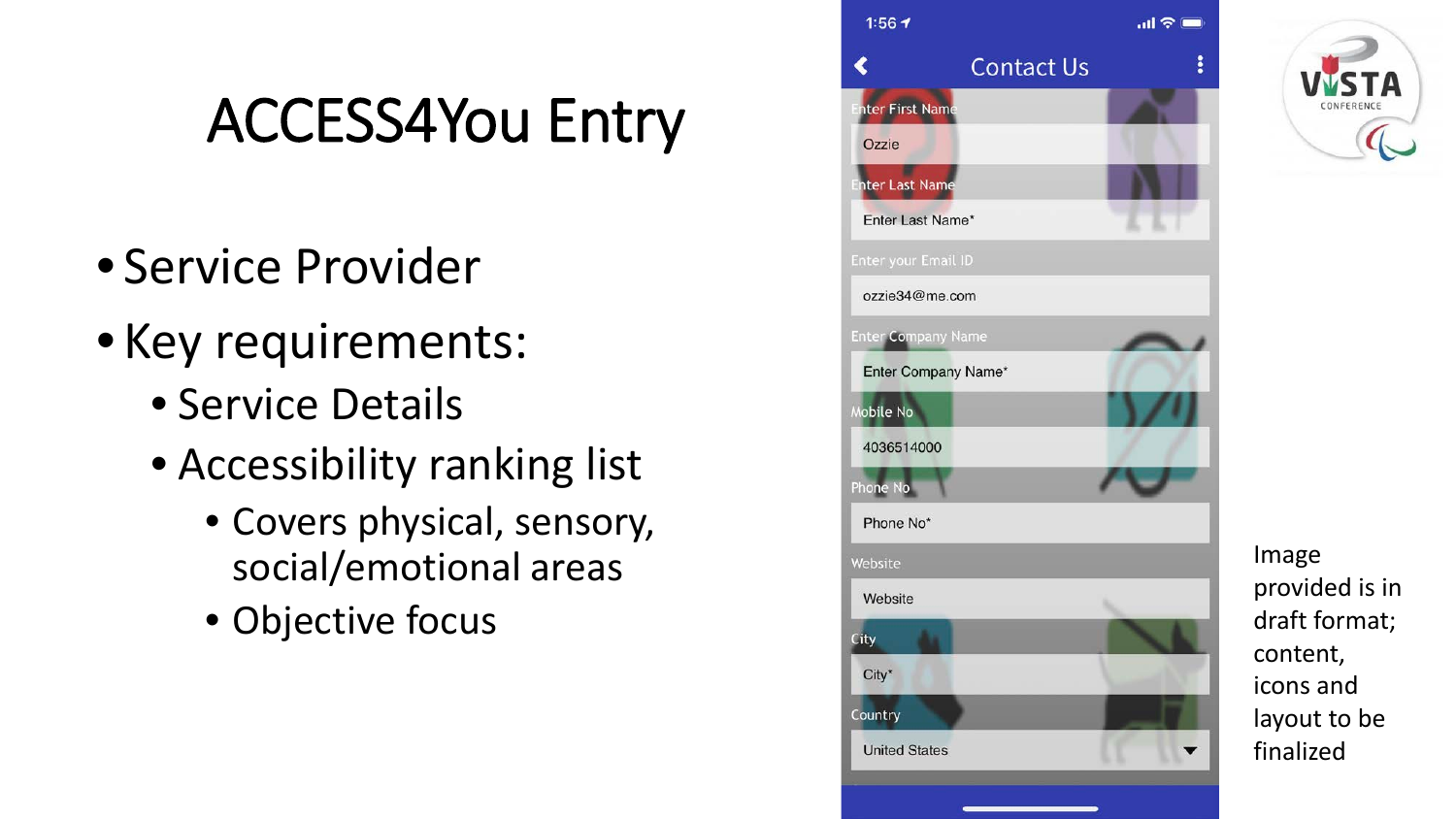# ACCESS4You – Artificial Intelligence (AI)



- Efficiencies in determining gaps or redundancies in data;
- Matching requests related to the interests of the end user to specific service providers who meet those needs;
- Providing service providers a feedback loop on how they can improve their accessibility to benefit a broader user base (automated notifications);
- Provides geospatial gap assessments as to locations lacking accessible services in specific service areas, allowing service providers expansion options.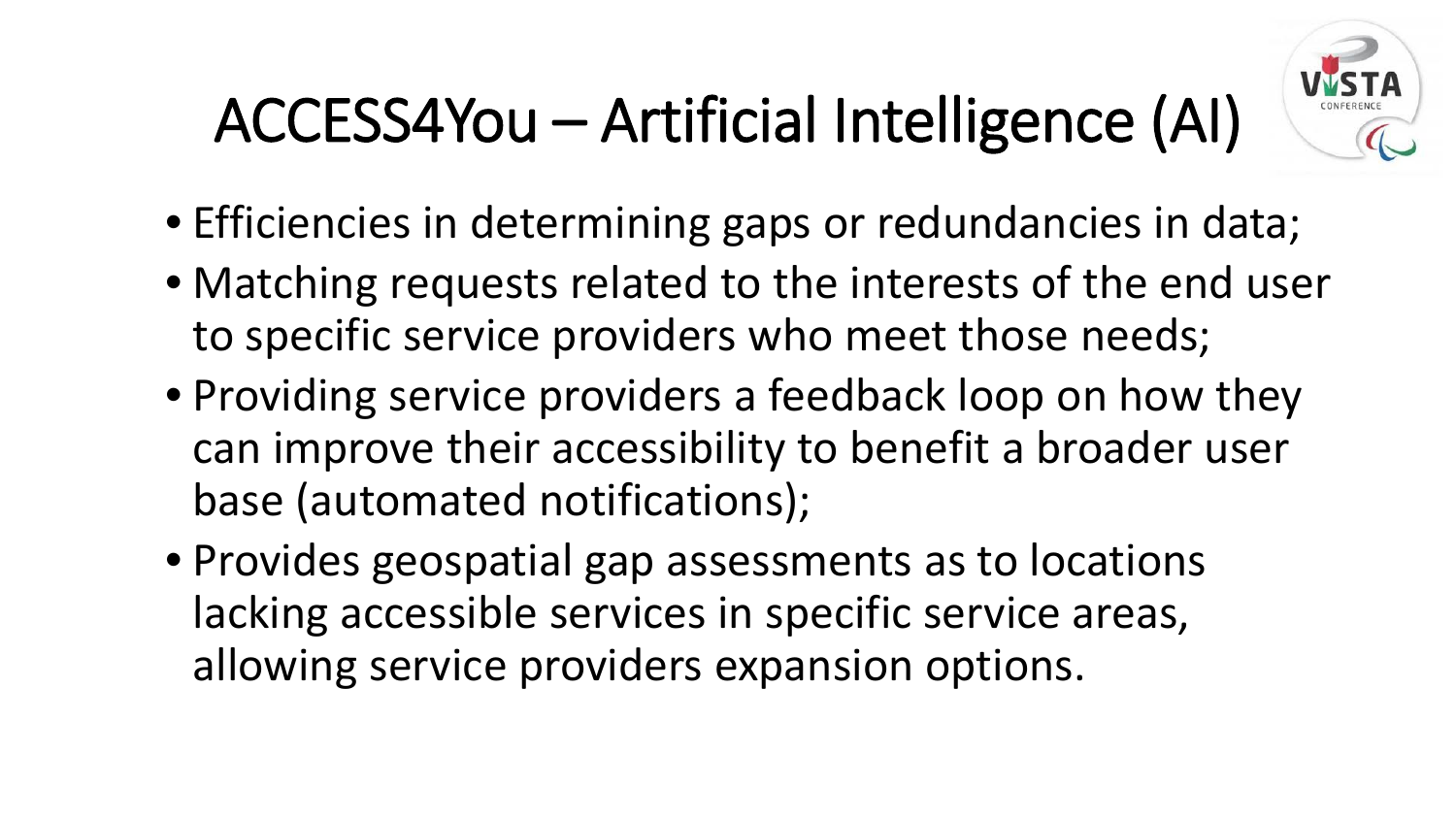

# ACCESS4You– How Is It Sustainable?

- AMPED2PLAY Inc. Baseline Support
- Advertising availability
- Service provider product marketing
- Multi-year sponsorship options
- Availability: Canada October 2019, USA January 2020, other countries in planning for 2020.